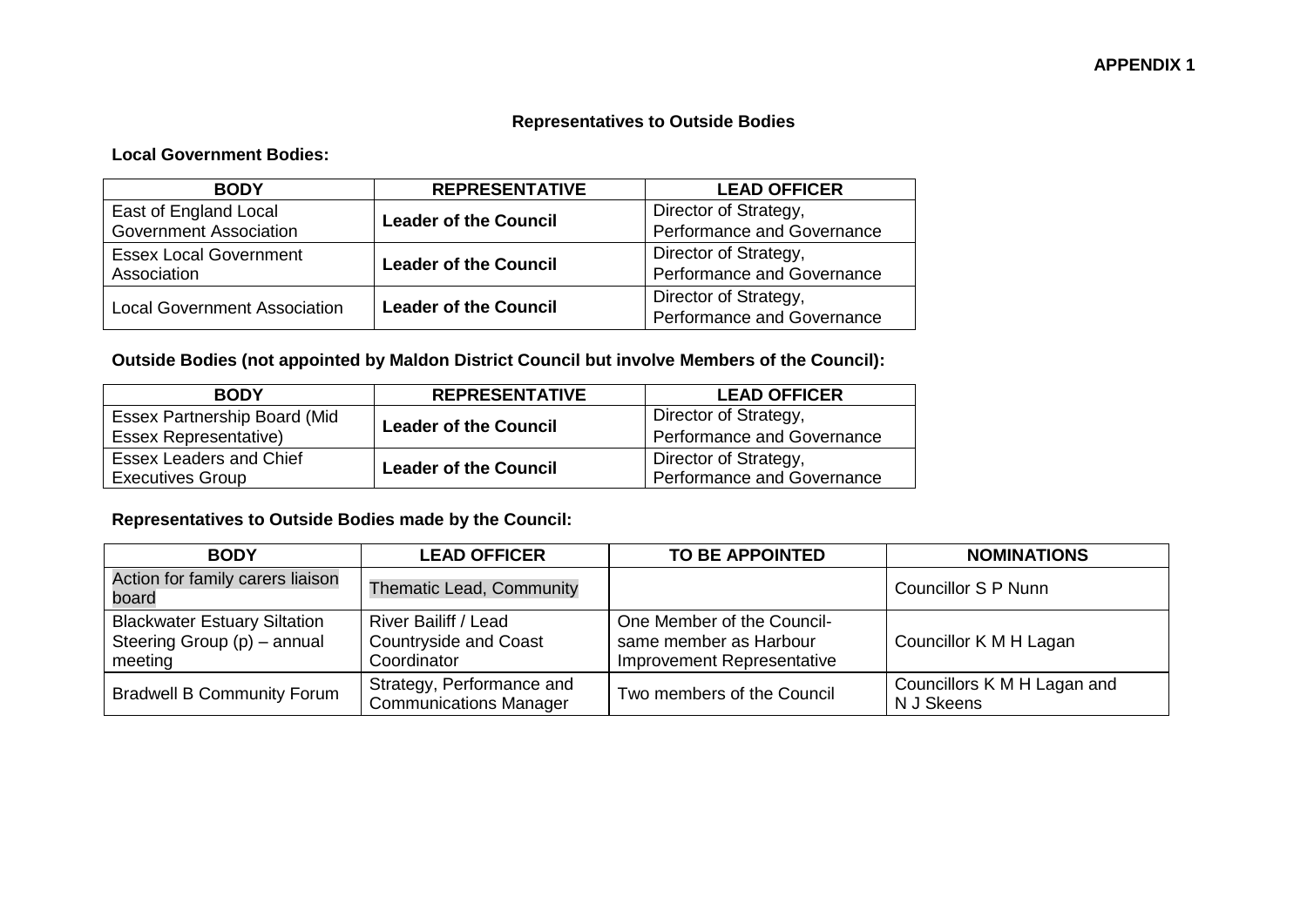| <b>BODY</b>                                                                     | <b>LEAD OFFICER</b>                                                                         | <b>TO BE APPOINTED</b>                                                                                                            | <b>NOMINATIONS</b>                                                                                                                       |
|---------------------------------------------------------------------------------|---------------------------------------------------------------------------------------------|-----------------------------------------------------------------------------------------------------------------------------------|------------------------------------------------------------------------------------------------------------------------------------------|
| <b>Bradwell B Joint Local</b><br><b>Authorities Group (renamed</b><br>20/07/20) | Director of Strategy,<br><b>Performance and</b><br>Governance                               | <b>Leader and Deputy Leader of</b><br>the Council<br>*Chairman and Vice-Chairman<br>of Strategy and Resources<br><b>Committee</b> | Leader and Deputy Leader of the<br><b>Council</b><br>*Chairman and Vice-Chairman of<br><b>Strategy and Resources</b><br><b>Committee</b> |
| <b>Bradwell Local Community</b><br>Liaison Council                              | Strategy, Policy and<br><b>Communications Manager</b>                                       | Four Members of the Council                                                                                                       | Councillors K M H Lagan,<br>C Mayes, N J Skeens and<br>Miss S White                                                                      |
| <b>Brickhouse Farm Management</b><br>Committee                                  | Customer, Community and<br><b>Casework Manager</b>                                          | Two Members of the Council                                                                                                        | Councillors K M H Lagan and<br>Mrs J C Stilts                                                                                            |
| Burnham-on-Crouch Business<br>Board.                                            |                                                                                             | One Member of the Council                                                                                                         | Councillor W Stamp CC                                                                                                                    |
| <b>British Red Cross Society -</b><br><b>Essex County Branch</b>                | <b>Thematic Lead, Community</b>                                                             | <b>Chairman of the Council</b>                                                                                                    | <b>Chairman of the Council</b>                                                                                                           |
| Civilian and Military Partnership<br><b>Board</b>                               | Thematic Lead, Community                                                                    | One Member of the Council                                                                                                         | <b>Councillor S P Nunn</b>                                                                                                               |
| Drapers Farm Sports Club<br>Committee                                           | <b>Countryside and Coast</b><br>Manager                                                     | One Member of the Council                                                                                                         | <b>Councillor M R Edwards</b><br>Reserve: Councillor B B Heubner                                                                         |
| <b>Essex Coastal Forum</b>                                                      | <b>Countryside and Coast</b><br>Manager                                                     | One Member of the Council<br>Substitute: One Member of the<br>Council                                                             | Councillor M G Bassenger<br><b>Substitute: Councillor Miss S White</b>                                                                   |
| <b>Essex Countywide Traveller</b><br><b>Unit Committee</b>                      | Lead Specialist, Community                                                                  | One Member of the Council                                                                                                         | Councillor Mrs J L Fleming CC                                                                                                            |
| <b>Essex Climate Action Forum</b>                                               | Lead Specialist- Community /<br><b>Strategy Policy and</b><br><b>Communications Manager</b> | One Member of the Strategy and<br><b>Resources Committee</b>                                                                      | <b>Councillor C Swain</b>                                                                                                                |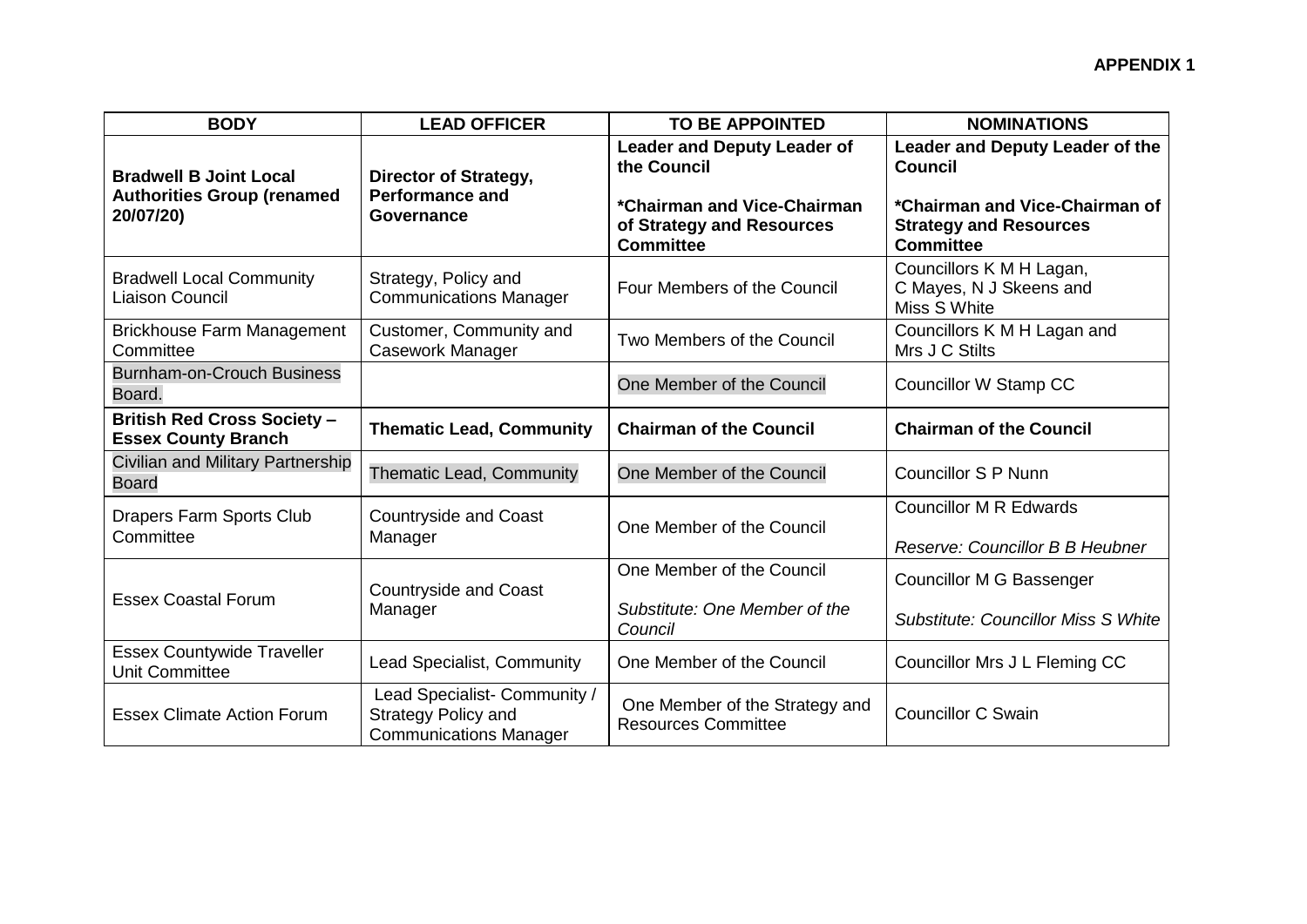| <b>BODY</b>                                                                            | <b>LEAD OFFICER</b>                                                                            | <b>TO BE APPOINTED</b>                                                                                | <b>NOMINATIONS</b>                                                                                                 |
|----------------------------------------------------------------------------------------|------------------------------------------------------------------------------------------------|-------------------------------------------------------------------------------------------------------|--------------------------------------------------------------------------------------------------------------------|
| <b>Essex Flood Partnership</b><br><b>Board</b>                                         | <b>Lead Specialist- Community</b>                                                              | One Member of the Council                                                                             | <b>Councillor S P Nunn</b>                                                                                         |
|                                                                                        |                                                                                                | Substitute: One Member of the<br>Council                                                              | <b>Substitute: Councillor Miss S White</b>                                                                         |
| <b>Essex Housing Policy Portfolio</b>                                                  | <b>Lead Specialist- Community</b>                                                              | One Member of the Council                                                                             | Chairman of the Strategy and<br><b>Resources Committee</b>                                                         |
| <b>Essex Planning Policy</b><br><b>Portfolio and Chairman's</b><br>Group               | <b>Lead Specialist Place /</b><br><b>Strategy, Policy and</b><br><b>Communications Manager</b> | <b>Chairman of the Strategy and</b><br><b>Resources Committee</b>                                     | <b>Chairman of the Strategy and</b><br><b>Resources Committee</b>                                                  |
|                                                                                        |                                                                                                | Substitute: Vice-Chairman of<br>the Strategy and Resources<br><b>Committee</b>                        | <b>Substitute: Vice-Chairman</b><br><b>Strategy and Resources</b><br><b>Committee</b>                              |
| <b>Essex Waste Member</b><br><b>Partnership Board</b>                                  | <b>Lead Specialist Community</b><br>/ Specialist for<br><b>Commissioning and</b>               | <b>Chairman of the Strategy and</b><br><b>Resources Committee</b><br><b>Substitute: Vice-Chairman</b> | <b>Chairman of the Strategy and</b><br><b>Resources Committee</b><br><b>Substitute: Vice-Chairman</b>              |
|                                                                                        | <b>Contracts (Waste)</b>                                                                       | <b>Strategy and Resources</b><br><b>Committee</b>                                                     | <b>Strategy and Resources</b><br><b>Committee</b>                                                                  |
| <b>Livewell Partnership Group</b>                                                      | Customer, Community and<br>Casework Manager / Strategy<br>Theme Lead - Community               | Six Members of the Council                                                                            | Councillors M G Bassenger,<br>Miss A M Beale, Mrs P A Channer,<br>Mrs J C Stilts, E L Stephens and<br>Miss S White |
| Local Area Highways Panel                                                              | <b>Highways Liaison Officer</b><br><b>Essex County Council</b>                                 | Three Members of the Council                                                                          | Councillors M R Edwards, A L Hull<br>and R H Siddall                                                               |
| <b>Local Government Association</b><br><b>Coastal Issues Special Interest</b><br>Group | <b>Countryside and Coast</b><br>Manager                                                        | One Member of the Council                                                                             | <b>Councillor C Swain</b>                                                                                          |
|                                                                                        |                                                                                                | Substitute: One Member of the<br>Council                                                              | Substitute:<br>Councillor M F L Durham CC                                                                          |
| <b>Local Government Flood</b><br>Forum                                                 | Lead Specialist - Community                                                                    | One Member of the Council                                                                             | <b>Councillor C Swain</b>                                                                                          |
|                                                                                        |                                                                                                | Substitute: One Member of the<br>Council                                                              | <b>Substitute: Councillor Miss S White</b>                                                                         |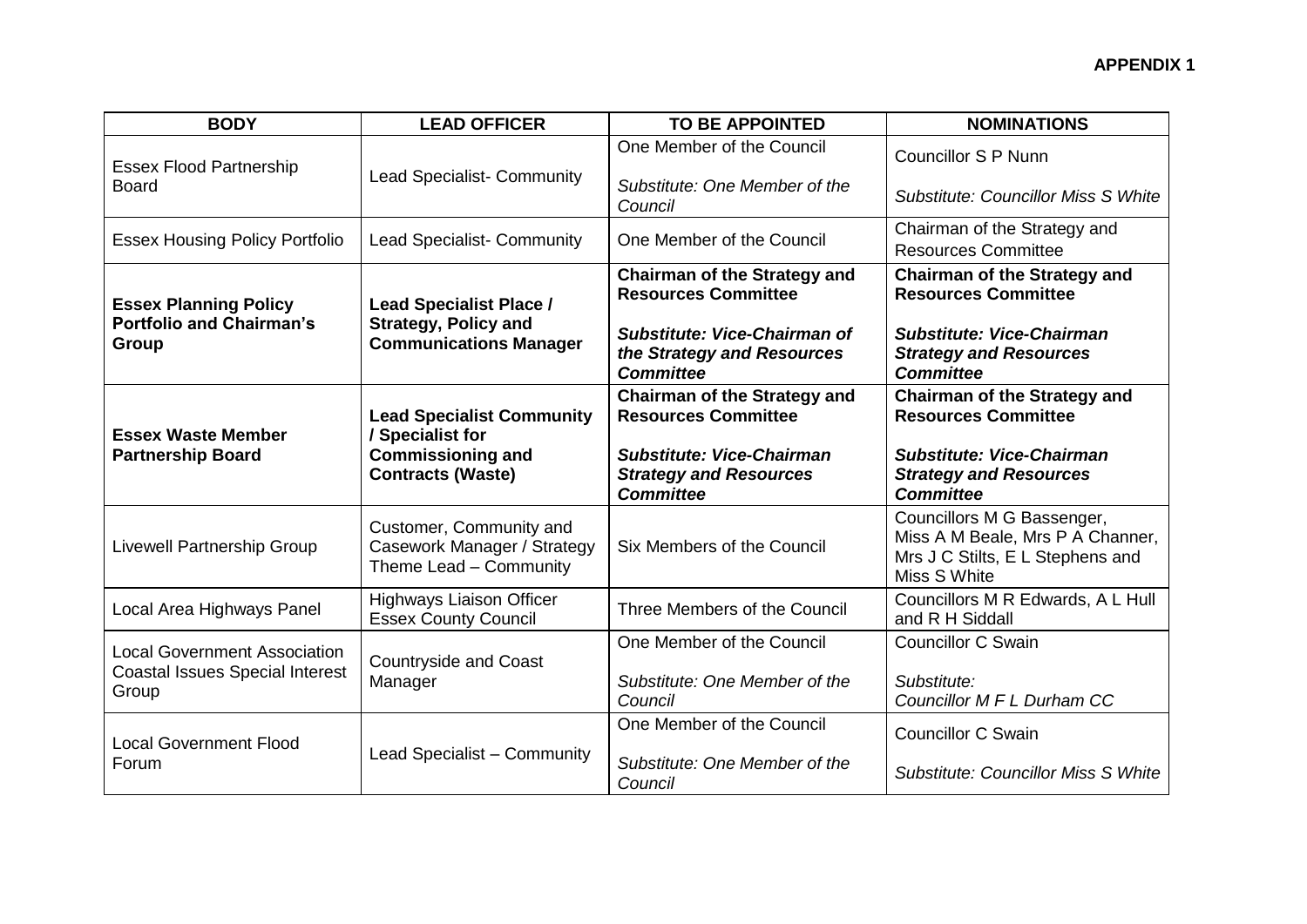| <b>BODY</b>                                                                                                                                                     | <b>LEAD OFFICER</b>                                    | <b>TO BE APPOINTED</b>                                                                                                                                                                                                                                       | <b>NOMINATIONS</b>                                                                                                                                                                                                                                           |
|-----------------------------------------------------------------------------------------------------------------------------------------------------------------|--------------------------------------------------------|--------------------------------------------------------------------------------------------------------------------------------------------------------------------------------------------------------------------------------------------------------------|--------------------------------------------------------------------------------------------------------------------------------------------------------------------------------------------------------------------------------------------------------------|
| <b>Maldon District Dementia</b><br>Alliance (appointed by the<br>Council 18/03/21)                                                                              | <b>Strategy Theme Lead -</b><br>Community              | One Member of the Council                                                                                                                                                                                                                                    | <b>Councillor Miss A M Beale</b>                                                                                                                                                                                                                             |
| <b>Maldon and District Youth</b><br><b>Strategy Group</b>                                                                                                       | Strategy Theme Lead -<br>Community                     | One Member of the Council                                                                                                                                                                                                                                    | Councillor V J Bell                                                                                                                                                                                                                                          |
| <b>Maldon District Business Board</b>                                                                                                                           |                                                        | One Member of the Council                                                                                                                                                                                                                                    | <b>Councillor S P Nunn</b>                                                                                                                                                                                                                                   |
| <b>Maldon District Tourism Board</b>                                                                                                                            |                                                        | One Member of the Council                                                                                                                                                                                                                                    | <b>Councillor Mrs J C Stilts</b>                                                                                                                                                                                                                             |
| Maldon Harbour Improvement<br>Commissioners                                                                                                                     |                                                        |                                                                                                                                                                                                                                                              |                                                                                                                                                                                                                                                              |
| This position is an appointment<br>as a Commissioner for a<br>minimum period of three years<br>(appointment will continue even<br>if Member leaves the Council) | River Bailiff / Countryside and<br>Coast Manager       | One member of Council - same as<br><b>Blackwater Estuary representative</b>                                                                                                                                                                                  | Councillor K M H Lagan                                                                                                                                                                                                                                       |
| <b>Maldon High Street Focus</b><br>Group<br>(Council 16 July 2020)                                                                                              | Strategy Theme Lead - Place                            | Two Members of the Council                                                                                                                                                                                                                                   | Councillors C Mayes and<br>S P Nunn                                                                                                                                                                                                                          |
| <b>Maldon Locality Board</b>                                                                                                                                    | <b>Corporate Leadership Team</b>                       | <b>Leader of the Council / Deputy</b><br><b>Leader of the Council</b><br>Leader of the Opposition (or<br>representative)<br>Chairman (or vice-chairman) of<br>the Performance, Governance &<br><b>Audit and Strategy &amp;</b><br><b>Resources Committee</b> | <b>Leader of the Council / Deputy</b><br><b>Leader of the Council</b><br>Leader of the Opposition (or<br>representative)<br>Chairman (or vice-chairman) of<br>the Performance, Governance &<br><b>Audit and Strategy &amp; Resources</b><br><b>Committee</b> |
| <b>Maldon Operational Group</b><br>(Previously Maldon Health<br>Hub)                                                                                            | Director of Strategy,<br>Performance and<br>Governance | Chairman of Strategy and<br><b>Resources Committee</b><br>And one Member of the Council                                                                                                                                                                      | Chairman of the Strategy and<br><b>Resources Committee</b><br>Councillor Mrs P A Channer                                                                                                                                                                     |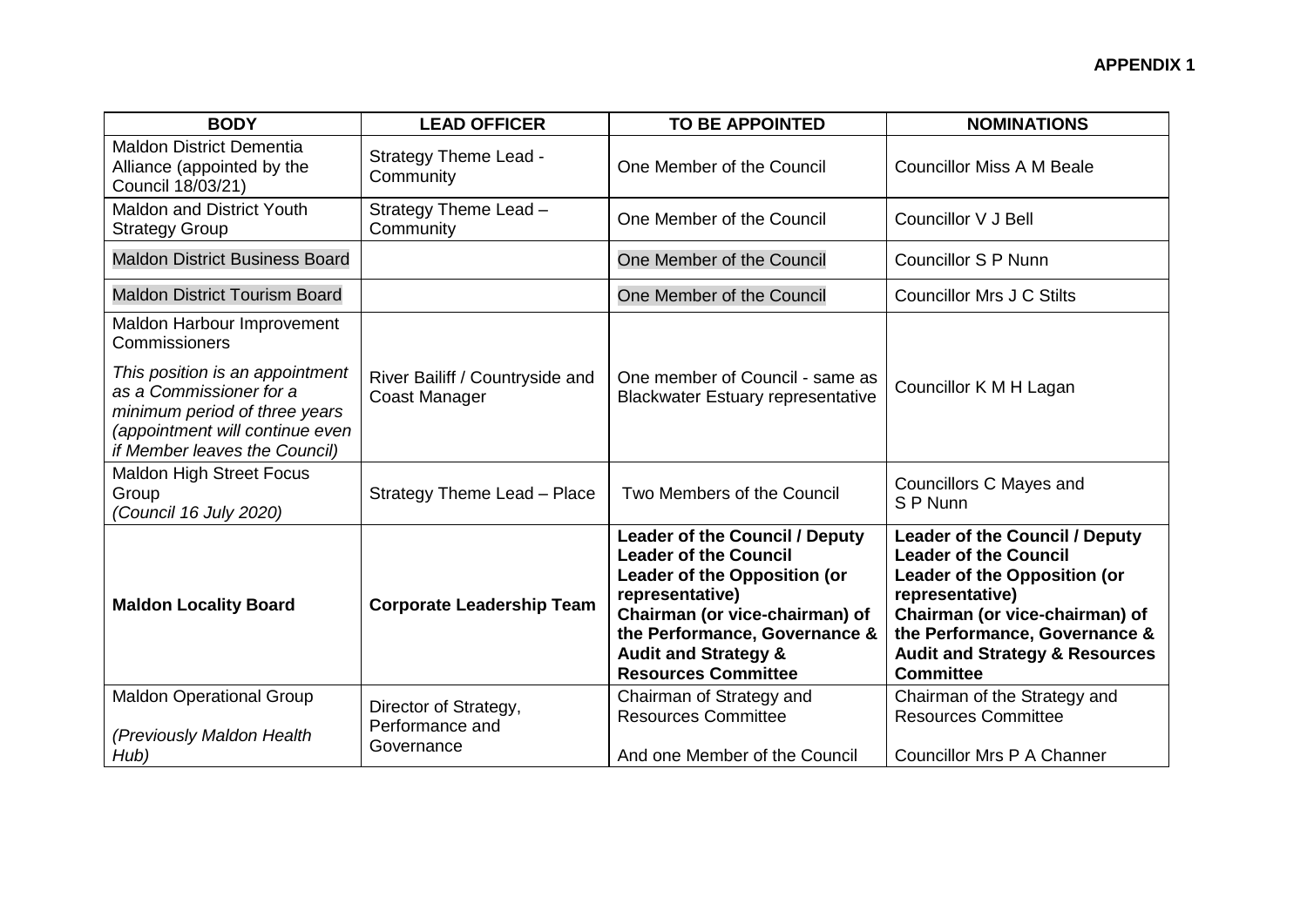| <b>BODY</b>                                                                           | <b>LEAD OFFICER</b>                                                     | <b>TO BE APPOINTED</b>                                                         | <b>NOMINATIONS</b>                                                                           |
|---------------------------------------------------------------------------------------|-------------------------------------------------------------------------|--------------------------------------------------------------------------------|----------------------------------------------------------------------------------------------|
| North Essex Economic Board<br>(NEEB)                                                  |                                                                         | One Member of the Council                                                      | Councillor W Stamp CC                                                                        |
| <b>Plume Educational Trust</b><br>(Four yearly appointment)                           |                                                                         | One Member of the Council (from<br>June 2021)                                  | <b>Councillor C Swain</b>                                                                    |
| Police and Crime Panel                                                                | <b>Director of Service Delivery</b>                                     | One Member of the Council                                                      | <b>Councillor M S Heard</b>                                                                  |
|                                                                                       |                                                                         | Substitute: One Member of the<br>Council                                       | <b>Substitute: Councillor B B Heubner</b>                                                    |
| <b>Responsible Authorities Group</b><br>(RAG) (Community Safety)                      | Director of Service Delivery /<br>Director of Strategy,                 | One Member of the Council                                                      | <b>Councillor M S Heard</b>                                                                  |
|                                                                                       | Performance and Governance<br>/ Community Safety<br>Partnership Manager | Substitute: One Member of the<br>Council                                       | <b>Substitute: Councillor B B Heubner</b>                                                    |
| <b>Sense of Place Board</b>                                                           | Director of Strategy,<br><b>Performance and</b><br>Governance           | <b>Chairman of the Strategy and</b><br><b>Resources Committee</b>              | <b>Chairman of the Strategy and</b><br><b>Resources Committee</b>                            |
|                                                                                       |                                                                         | Substitute: Vice-Chairman of<br>the Strategy and Resources<br><b>Committee</b> | <b>Substitute: Vice-Chairman of the</b><br><b>Strategy and Resources</b><br><b>Committee</b> |
| South Essex Parking<br>Partnership - Joint Committee                                  | Customer, Community and<br>Casework Manager                             | One Member of the Council                                                      | <b>Councillor C Mayes</b>                                                                    |
|                                                                                       |                                                                         | Substitute: One Member of the<br>Council                                       | Substitute: Councillor W Stamp CC                                                            |
| <b>Superfast Essex Steering</b><br><b>Board</b>                                       | <b>Strategy Theme Lead -</b><br><b>Place</b>                            | <b>Chairman of the Strategy and</b><br><b>Resources Committee</b>              | <b>Chairman of the Strategy and</b><br><b>Resources Committee</b>                            |
| *Southend Airport Consultative<br>Committee                                           | Strategy Theme Lead-<br>Prosperity                                      | One Member of the Council                                                      | <b>Councillor S P Nunn</b>                                                                   |
| <b>Stow Maries Aerodrome</b><br><b>Consultative Committee</b><br>(Appointed 20/12/18) | <b>Director of Resources</b>                                            | Two Members of the Council                                                     | Councillors K M H Lagan and<br>S P Nunn<br><b>Councillor Miss S White</b>                    |